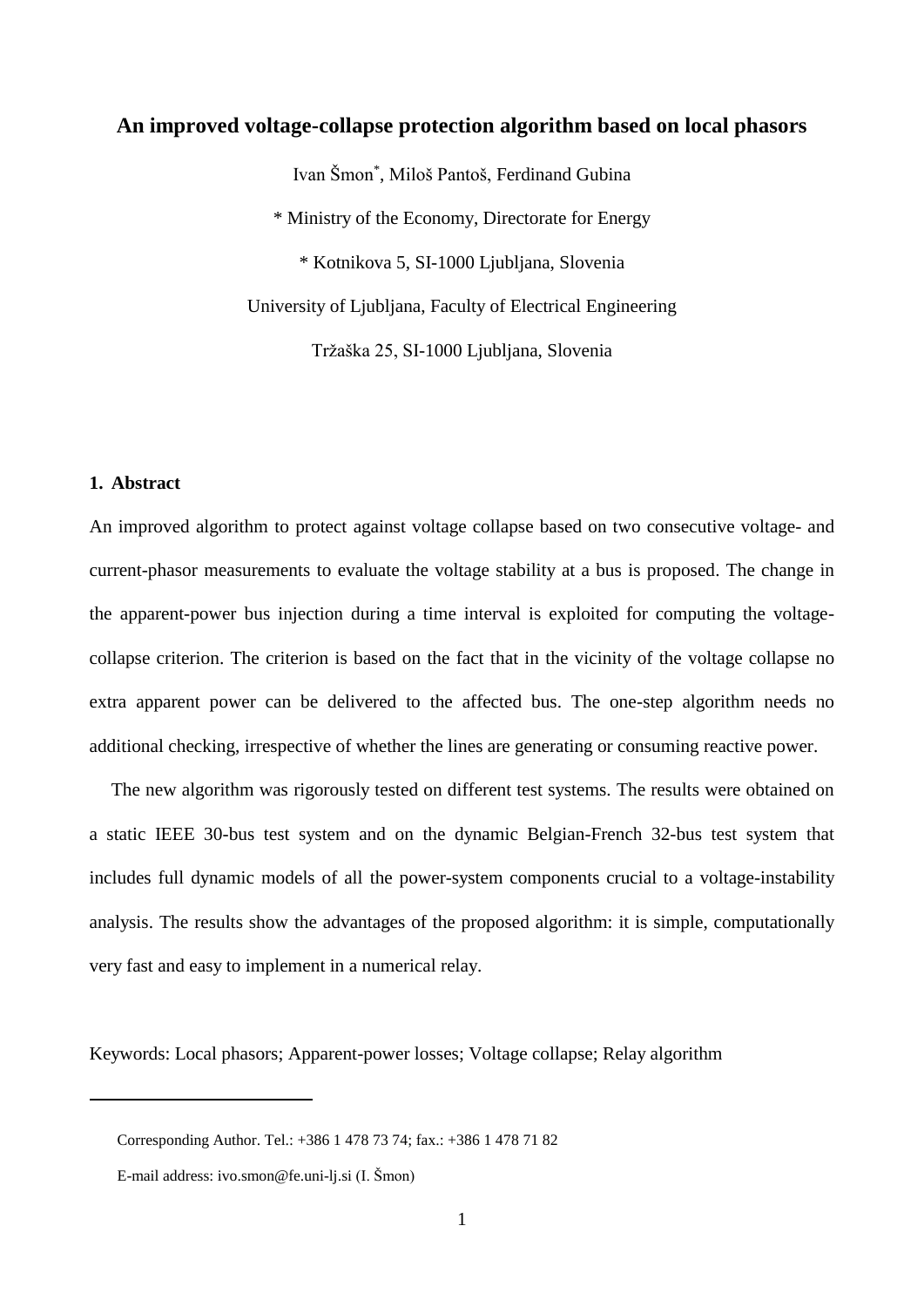#### **2. Introduction**

The operation of power systems closer to their load limits is dictated by the needs of deregulated electricity markets. However, as a result, several blackouts have occurred due to voltage instability. This means that voltage stability has become a matter of serious concern for system operators and is the subject of considerable investigation because of its importance in terms of the security of the system and the quality of the power. Significant efforts are still being directed towards definitions, classifications, new concepts, practices and tools for solving the voltage-stability and securityanalysis problems [\[1\],](#page-11-0) [\[2\].](#page-11-1)

The voltage-instability problem is characterized by uncontrollable voltages at certain locations in a power network after a disturbance. The problem occurs more frequently in stressed networks that have reduced stability margins and/or reduced reactive-power reserves. Voltage instability is basically a dynamic phenomenon with rather slow dynamics and a time domain ranging from a few seconds to some minutes, or more.

The main idea behind local methods is that the local phasors contain enough information to directly detect the voltage-stability margin. This concept is attractive since real-time measurements of the voltage and current phasors at the system buses are already available from the phasor measurement units (PMUs) installed in many power systems [\[3\].](#page-11-2) In addition to the benefits of a small computational effort and simplicity, local methods also give a very good insight into the nature of the voltage-collapse process and can easily be used for protection schemes.

The local method proposed by Strmčnik and Gubina [\[4\]](#page-11-3) is based on power-system decomposition on the reactive-power radial transmission paths modelled as two-bus equivalents. In addition to the proximity to the voltage collapse, the method also considers the exhaustion of the generator's reactive-power reserves. However, a weakness of this method is the complex identification of the critical buses in the system and the fact that the electric distance of the reactive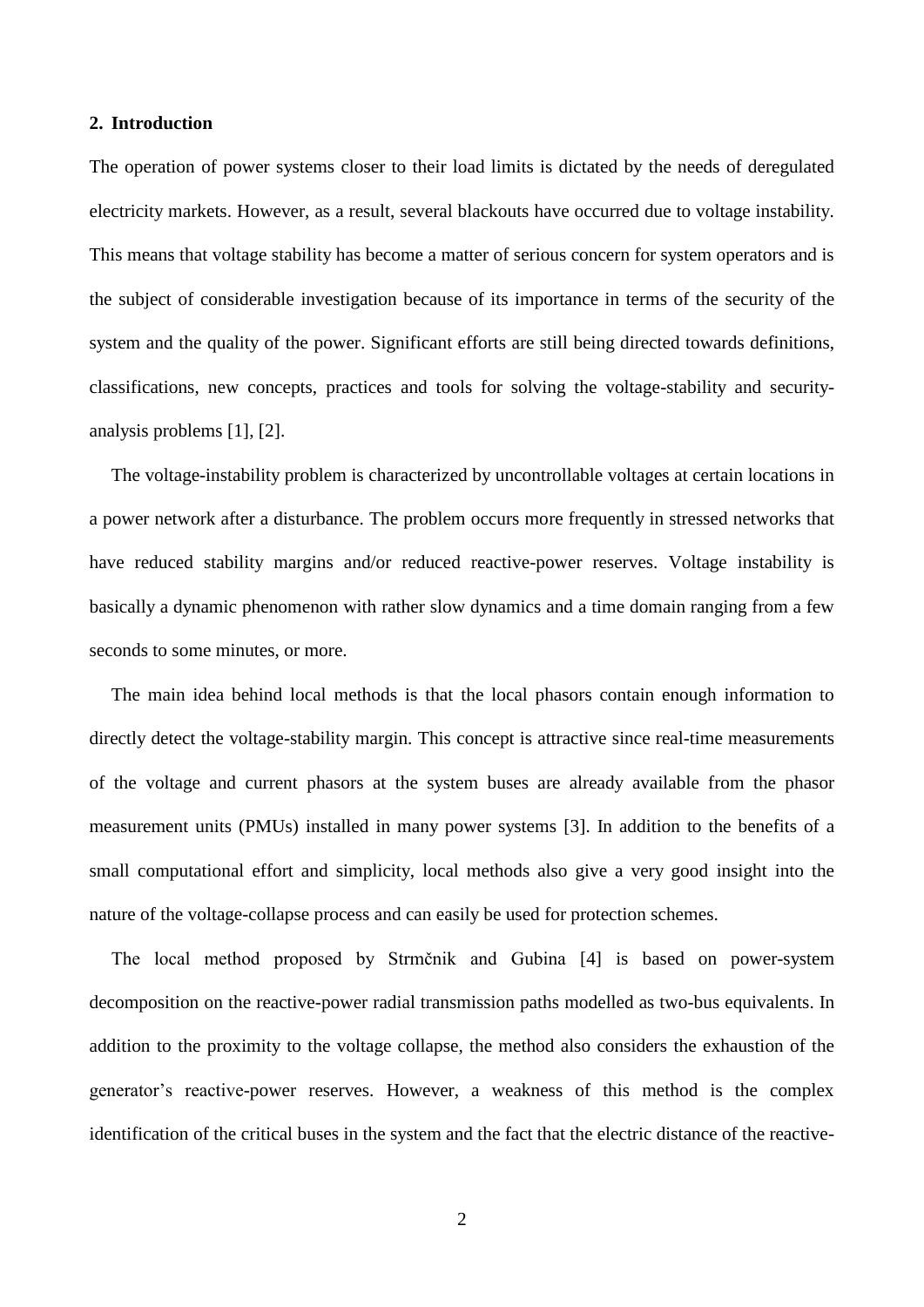power source from the affected load bus is not considered when calculating the generator's reactive-power reserve.

Vu. et al. [\[5\]](#page-11-4) proposed a numerical relay based on the power-transfer impedance-matching principle. The measured data and a parameter-identification recursive algorithm are used to obtain the apparent impedance of the load and Thevenin's equivalent of the system as seen from the load bus. The voltage collapse occurs when these impedances are equal. The local relay can also be realized as a numerical relay based on tracking the voltage drop across the Thevenin's impedance.

Verbič and Gubina [\[6\]](#page-11-5) proposed a numerical relay based on the fact that in the vicinity of the voltage collapse the entire increase in the apparent power loading at the sending end of the line is due to the supply of transmission losses. The main shortfall of this method is the additional checking to see if the line is loaded below its natural loading.

In this paper we propose an improved version of the algorithm proposed in [\[6\].](#page-11-5) The new algorithm deals with load currents instead of with the line currents at a bus, and therefore there is no additional checking to see whether the lines are generating or consuming reactive power. The practical applicability of the proposed algorithm and the real-time measurement issues are demonstrated on the dynamic Belgian-French 32-bus test system.

#### **3. Theoretical background**

Verbič and Gubina [\[6\]](#page-11-5) proposed the S difference criterion (SDC), which is based on the fact that in the vicinity of the voltage collapse the stressed lines become consumers of large amounts of reactive power and they begin limiting the reactive-power supply to a load bus. In other words, all of the increase in the apparent power flow at the sending end of a line supplies the transmission losses. This means:

$$
\Delta \underline{S}_{ki} = \underline{U}_k \Delta \underline{I}_{ki}^* + \underline{I}_{ki}^* \Delta \underline{U}_k + \Delta \underline{U}_k \Delta \underline{I}_{ki}^* = 0, \qquad (1)
$$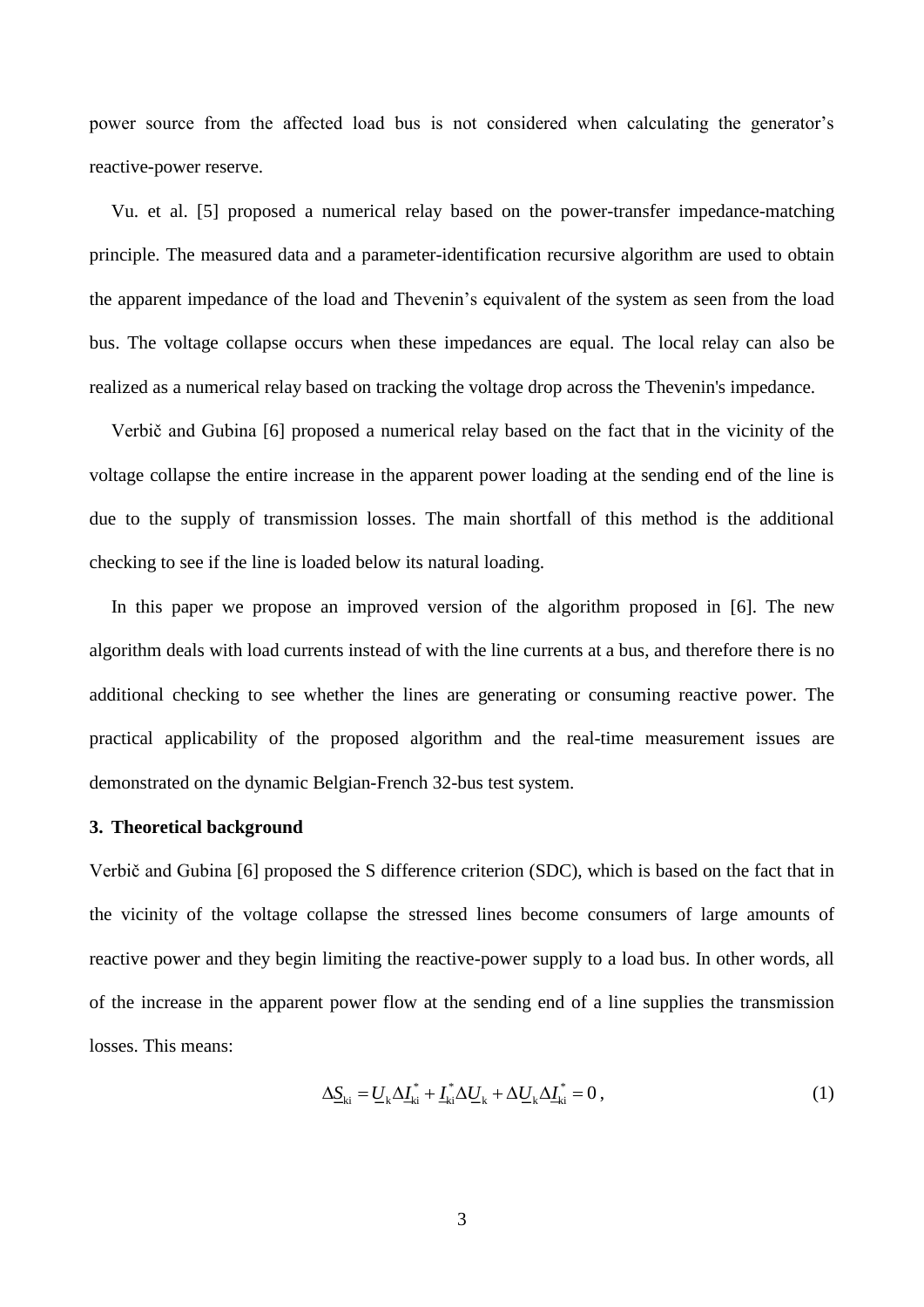at the receiving end of a line i-j, which supplies bus k as in [Fig. 1.](#page-15-0)  $U_k$  is the voltage of bus k, which is supplied by the current  $I_{ki}$ . It has also been shown that this condition coincides with the singularity of the system's Jacobian matrix [\[7\].](#page-11-6) Neglecting the higher term in (1),  $\Delta U_k \Delta I_k^* = 0$ , the SDC index is defined as:

$$
SDC = \left| 1 + \underline{I}_{ki}^* \Delta \underline{U}_k / \underline{U}_k \Delta \underline{I}_{ki}^* \right|.
$$
 (2)

At the point of voltage collapse, when  $\Delta S_{ki} = 0$ , the SDC equals 0 [\[6\].](#page-11-5)

The condition  $\Delta S_{ki} = 0$  at the receiving end of a line results in a demand for a higher reactivepower inflow on the other lines connected to the affected bus k, and in the final step all of the connected lines fail to supply the load bus k [\[6\].](#page-11-5) Consequently, no additional apparent power can be delivered to the load k. This can be formally written as:

$$
\Delta \underline{S}_{k} = 0. \tag{3}
$$

In response to a disturbance the driving force for voltage instability is usually the restoration of the load power by under-load tap-changer (ULTC) transformers and the limiting of the generators field currents by the over-excitation limiters. This fact leads us to observe the load currents instead of the line currents.

Equation (3) can be further developed in a similar way to (1). Since  $\Delta U_k \Delta I_k^*$  represents a very small value if a sufficiently small sample step is used, it can be neglected and (3) can be written as:

$$
\Delta \underline{S}_k = \underline{U}_k \Delta \underline{I}_k^* + \underline{I}_k^* \Delta \underline{U}_k = 0, \tag{4}
$$

or

$$
\left| \underline{U}_{k} \Delta \underline{I}_{k}^{*} \right| = \left| -\Delta \underline{U}_{k} \underline{I}_{k}^{*} \right|,\tag{5}
$$

and also

$$
\left| \underline{U}_{k} \, / \, \underline{I}_{k}^{*} \right| = \left| \Delta \underline{U}_{k} \, / \, \Delta \underline{I}_{k}^{*} \right|,\tag{6}
$$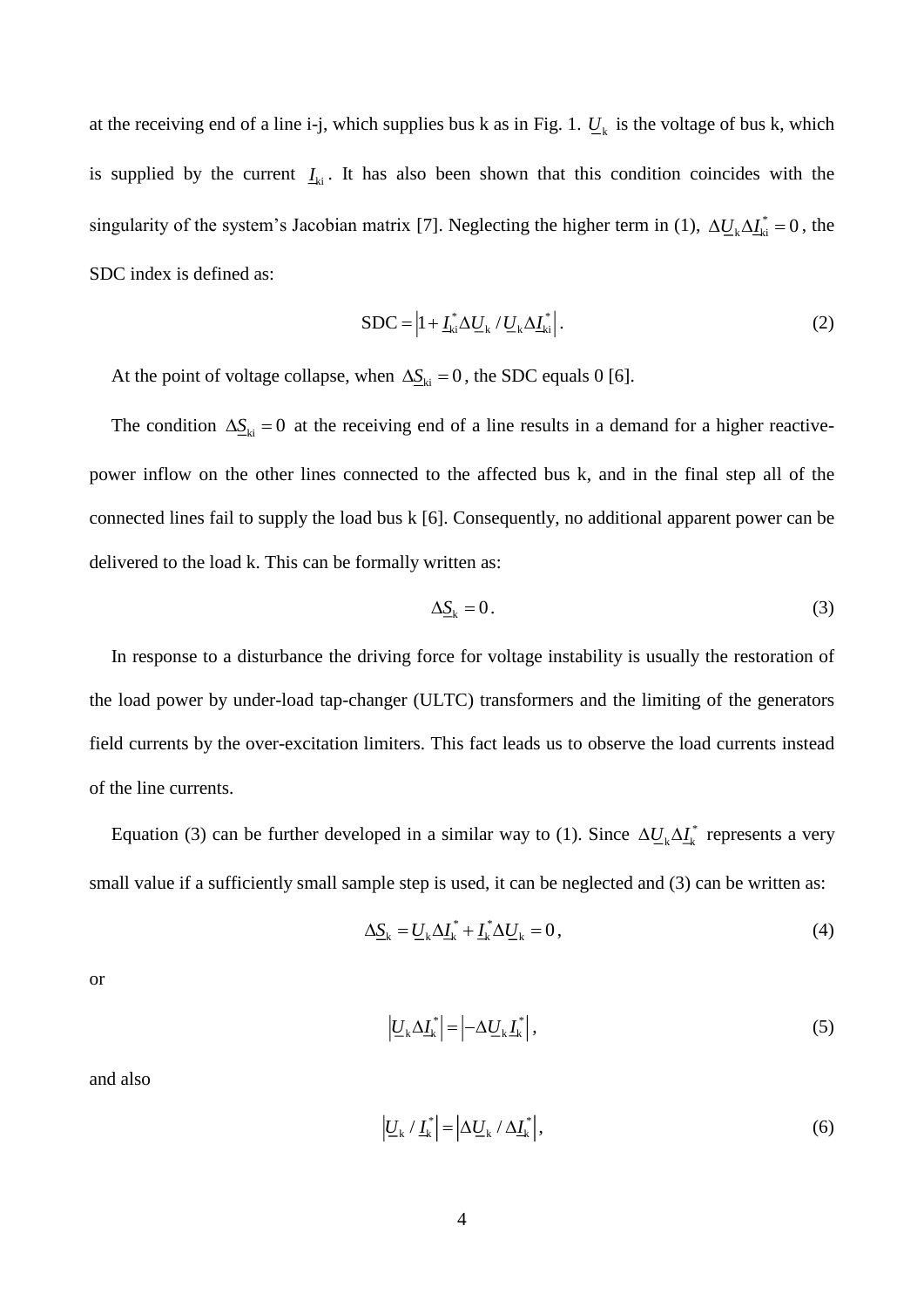where  $\Delta U_{k}$  and  $\Delta I_{k}^{*}$  represent the complex voltage and current increments for the bus k with respect to their base-case values  $U_k$  and  $I_k^*$ . The increments are determined after the system is subjected to a set of disturbances in the system. With two consecutive online measurement samples of bus voltage and load current from a PMU at the bus k,  $\Delta U_k$ , and  $\Delta I_k^*$ , voltage and current differences can easily be obtained.

An improved SDC index based on the bus apparent-power difference criterion (BSDC) can be defined as:

$$
BSDC = \left( \left| \underline{U}_{k} / \underline{I}_{k}^{*} \right| - \left| \Delta \underline{U}_{k} / \Delta \underline{I}_{k}^{*} \right| \right) / \left| \underline{U}_{k} / \underline{I}_{k}^{*} \right| = 1 - \left( \left| \Delta \underline{U}_{k} / \Delta \underline{I}_{k}^{*} \right| / \left| \underline{U}_{k} / \underline{I}_{k}^{*} \right| \right).
$$
\n(7)

In the case of normal loading the simulation shows that the condition  $|\underline{U}_k/\underline{I}_k^*| \Box |\Delta \underline{U}_k/\Delta \underline{I}_k^*|$  $U_{\mathbf{k}} / \underline{I}_{\mathbf{k}}^*$   $\Box$   $\Delta U_{\mathbf{k}} / \Delta \underline{I}_{\mathbf{k}}^*$  holds. At the voltage-collapse point, when (6) is fulfilled, the BSDC reduces to 0. This information can be easily used in a numerical protective relay. Note that (6) is also fulfilled when the system's operating point does not change,  $\Delta U_k = 0$ , and  $\Delta I_k^* = 0$ . This situation is not critical for the voltage stability and should be disregarded.

There is a small but important difference in the calculation when using the SDC and the BSDC: when using the BSDC no additional check as to whether a line is loaded under or over its natural loading has to be made. Moreover, the BSDC index directly detects the affected bus, while the SDC deals only with the affected lines. At the same time, the BSDC calculation reduces the number of measurements needed for a protection relay against a voltage collapse.

#### **4. Relay algorithm**

The flowchart of the proposed algorithm is shown in [Fig. 2.](#page-15-1) A phasor measurement unit (PMU) provides synchronized measurements of the real-time phasors of the bus voltage and the load-bus currents. The algorithm uses cyclic measurement samples at the bus relay point. In the first step the voltage and load-current phasors are measured and their values are stored. Based on the last two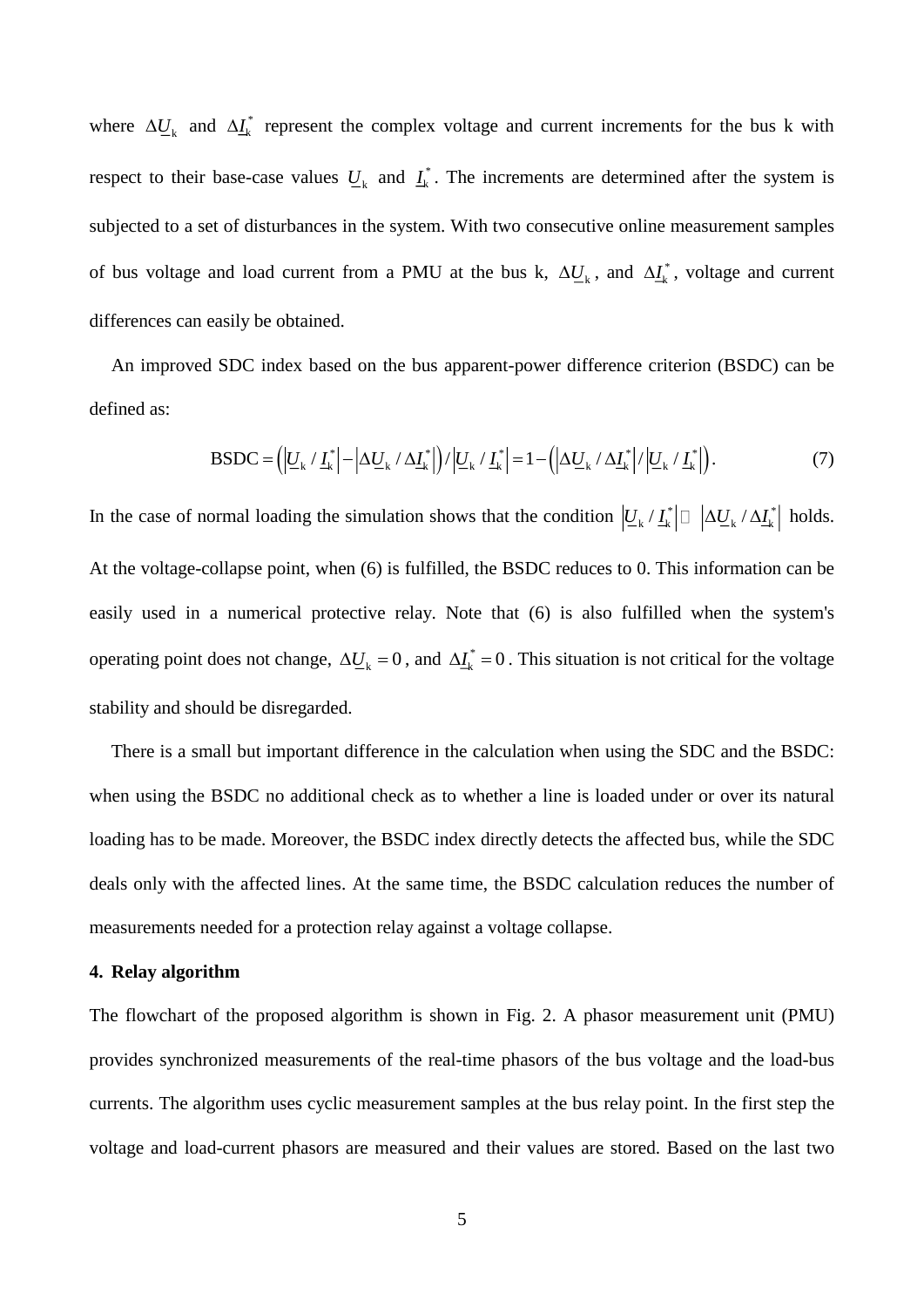consecutive measurements the difference between the currents and voltages at the last two time intervals are then calculated to detect the change in the operational state in the selected time interval.

Note again that  $\Delta U_k$  and  $\Delta I_k^*$  can only be identified if the system's operating point changes. If the last state was not critical with respect to a voltage collapse, the next state with no change is not critical for voltage stability either, and should therefore be disregarded. Dividing by 0 is also not allowed; therefore, the fraction  $|\Delta U_{k}/\Delta I_{k}|$  is only calculated when the condition  $|\Delta I_{k}| > |\Delta I_{min}|$  is fulfilled, otherwise it takes the preceding value, or the value 1.

Traditionally, the BSDC is calculated using (7) based on a series of consecutive phasor measurements by calculating the difference between the last two phasor values. Since in this paper, the phasors are obtained though simulations, the BSDC is calculated at every time increment, the length of which can be chosen according to the rate of change in voltage and current. The time increment can be reduced to very small values during the fast dynamics in the system, excited by discrete changes of the voltage set point, the tap position and the tripping of the line. During the BSDC oscillations its lowest value is considered and its newly calculated value is accepted if it is smaller than the previous one, which means that only the worst case is tracked.

When the calculated BSDC is smaller than the predefined threshold  $BSDC_{min}$  the triggering signal is sent. It might trigger selected generators to increase their reactive power production, the nearest compensating devices that should be activated, selected transformers that should block their tap changers, or selected consumers at the affected bus in order that they shed their load [\[6\].](#page-11-5)

#### **5. Test results**

The improved protection algorithm was tested on the static IEEE 30-bus test system and on the dynamic Belgian-French 32-bus meshed test system. The static test system was used to demonstrate the weakness of the SDC and how this is improved by using the BSDC. Furthermore, the dynamic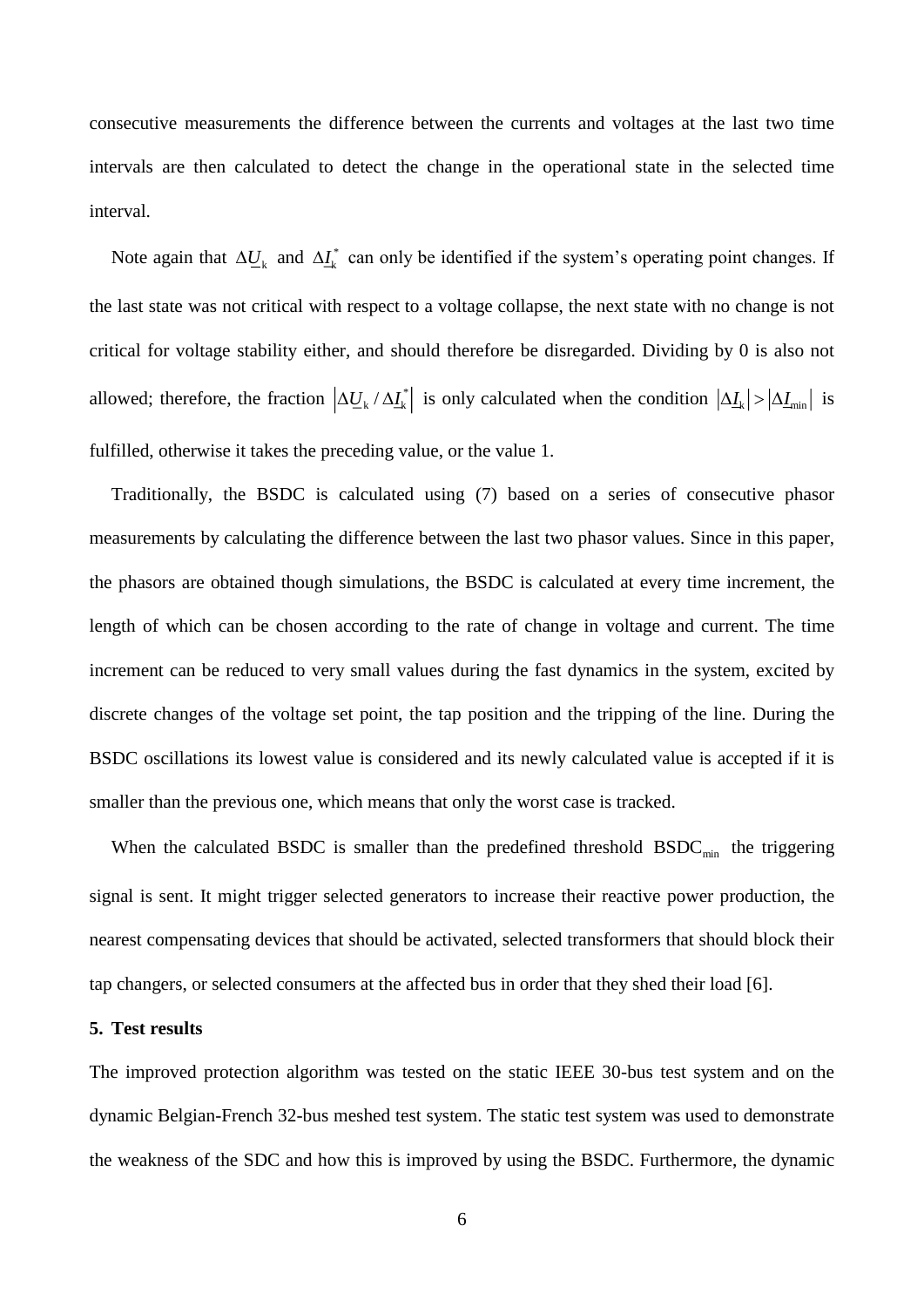test system with full dynamic models of the system components crucial to the long-term voltage stability phenomenon was used to show the practical applicability of the proposed algorithm.

#### **5.1. Static tests with the IEEE 30-bus test system**

Continuation power flow (CPF) [\[8\]](#page-11-7) was used to determine the maximum deliverable power. The loads are modelled as constant-power loads, thus the maximum deliverable power coincides with the stability limit, as discussed in Section 2. Loading is simultaneously increased at all the load buses with a constant step of 1% and the limits of the reactive-power generation are taken into account. The load factor is assumed to be constant at all load levels.

The IEEE 30-bus test system has five P-V buses and twenty one P-Q buses. The total demand of the base case is 283.4 MW and 126.2 Mvar. Voltage collapse occurs at a load level of 433.5 MW.

The SDC for the observed line 17-10, which generates reactive power, is shown in [Fig. 3. Fig. 3](#page-16-0) reveals that the SDC is not a good indicator for determining the proximity of the voltage collapse for lines that are loaded with less than their natural loading. Although the system load is increased uniformly, the SDCs during normal loading (between 283.4 MW and 339 MW) have uncommon values: the SDC for the sending end of line 17-10 is extremely low and the SDC for the receiving end of line 17-10 takes values of more than 1. On the other hand, the BSDC at buses 10 and 17, in [Fig. 4,](#page-16-1) does not have any problem and correctly determines the voltage-collapse trajectory.

The BSDCs in [Fig. 4](#page-16-1) have a somewhat steeper decline at the loading level between 283.4 MW and 339 MW. Load-flow results indicate that some P-V buses at these loading levels hit their reactive-power generation limits, and therefore their status changes to P-Q buses.

#### **5.2. Dynamic tests by the Belgian-French 32-bus test system**

The Belgian-French 32-bus test system displayed in [Fig. 5](#page-17-0) was first used in [\[9\]](#page-11-8) and [\[10\]](#page-11-9) to demonstrate the mechanisms leading to a voltage collapse. The same system was later used in [\[2\]](#page-11-1) as a benchmark for a comparison of the voltage-stability indices proposed so far. A time-domain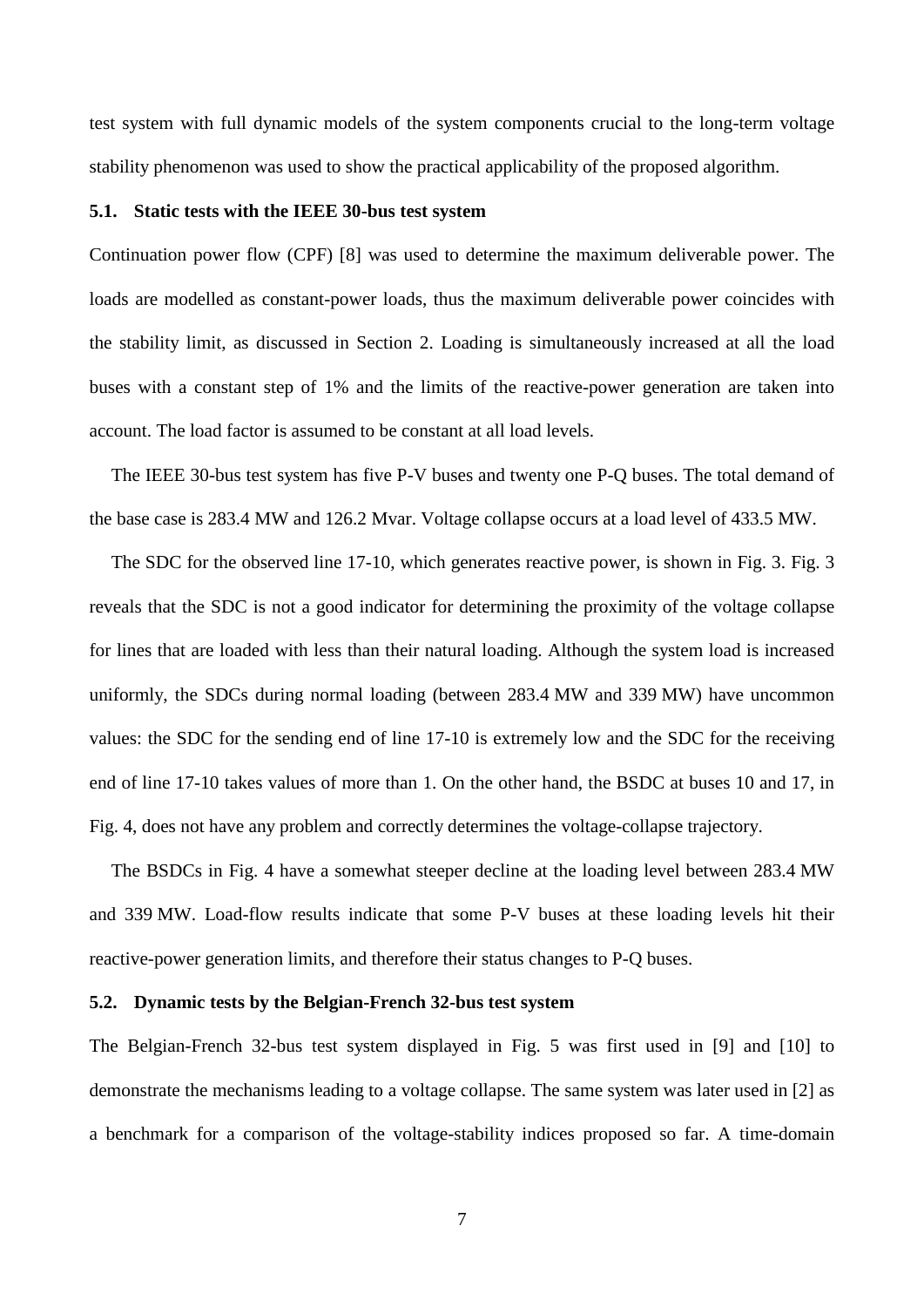simulation was performed in the EUROSTAG. More details on the system modelling, the scenario, and the simulation results can be found in [\[10\].](#page-11-9)

The system represents a simplified 400-kV and 150-kV Belgian-French system from the early 1980s. The external system is modelled by means of three infinite buses. Two important power stations, N1 and N10, produce most of the power. The global load of the system is mainly located at the sub-transmission level, downstream of the 150/70 kV ULTC transformers. The loads connected to buses N201-N207 consist of a mix of induction motors, constant impedance loads, and compensation capacitors. Buses N203 and N205 are located in the "southern" part of the system, and the others in the "northern" part.

This 32-bus meshed system undergoes a 2-hour load pick-up of 30%, followed by tripping of the north international tie line N16-N3 at 5000 s. The system transiently recovers from this "large" contingency. After 7400 s unit M2 trips for unknown reasons. Because of this trip and the action of the automatic tap changers, the rotor current limit of the M1 unit is reached. The limiter is badly tuned and drastically reduces the excitation, causing the loss of synchronism of the M1 unit about 2 minutes after M2 trips. After this second unit tripping, the voltage on the terminals of the other units is progressively reduced because of further tap changes and rotor-current limiter actions. The remaining generating units successively trip as a result of under the voltage protection or because of a loss of synchronism, leading to the final blackout of the system, as depicted in [Fig. 6.](#page-17-1)

As we stated before, the BSDC can only be calculated if the system's operating point changes, since a division by 0 is not allowed. Hence, the new BSDC is calculated if the load-current difference between two operating points,  $\Delta I_{\text{min}}$ , is greater than the predefined threshold. The threshold magnitude is defined by the sensitivity of the BSDC to different changes in the system. The BSDC sensitivity increases with decrease of  $\Delta I_{\text{min}}$ , and the algorithm gets more conservative.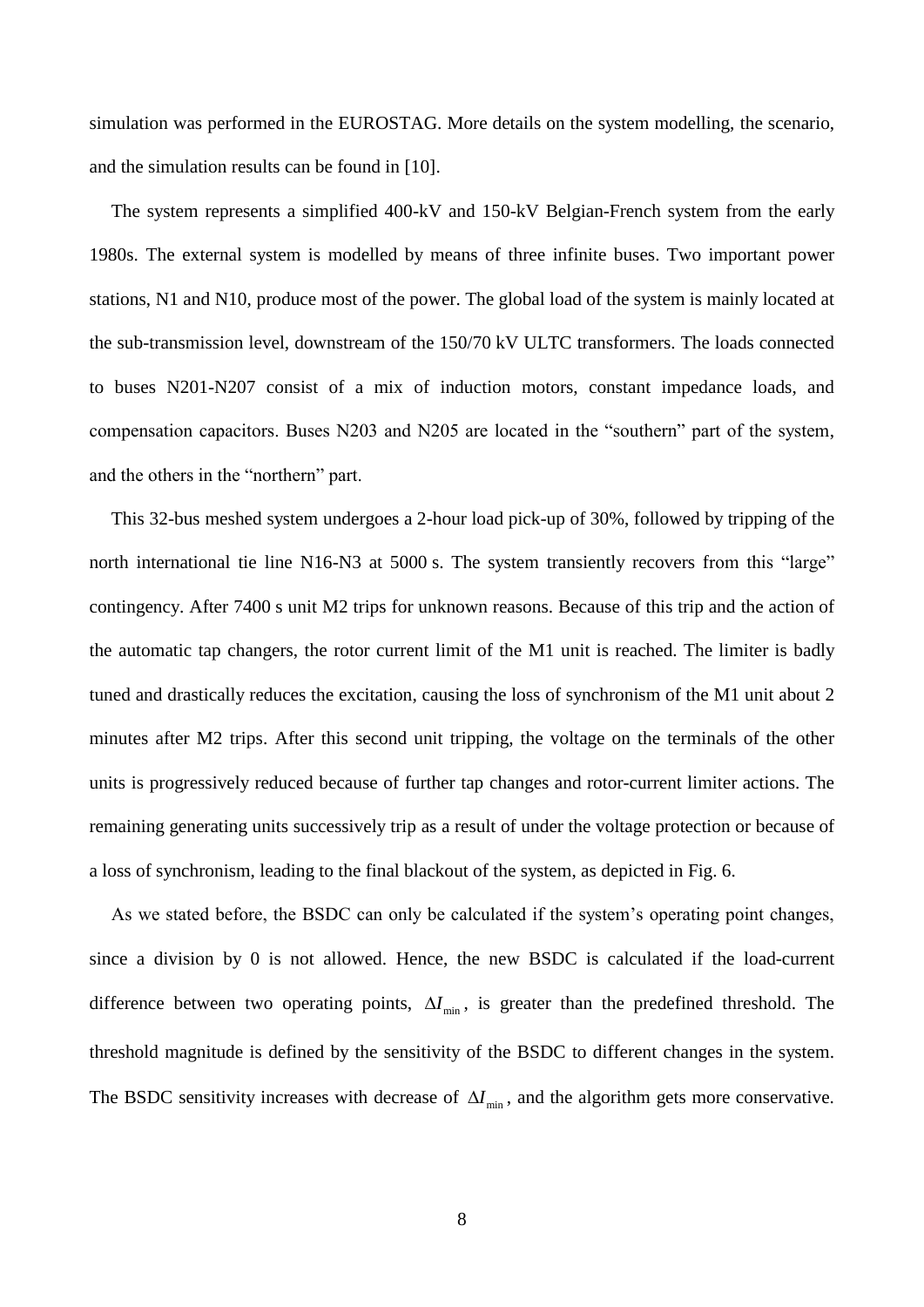A generalization of the  $\Delta I_{\text{min}}$  threshold should be adjusted to different test and real systems, which requires adequate testing.

The BSDC is calculated using (7) at every time increment, which in our case varies from 0.001 s to 35 s [\[10\].](#page-11-9) The threshold  $\Delta I_{\text{min}}$  used here was experimentally set to 0.015 p.u. The BSDC changes versus time for buses N204 and N205 are plotted in [Fig. 7.](#page-18-0) The ULTCs, the voltage support device limits and the loss of the line N16-N3 produce sharp changes of the BSDC. In all cases, the index was normalized with respect to the initial values.

Observe in [Fig. 7](#page-18-0) that the bus N205 located in the "southern" part of the system is not severely affected by the tripping of the north international tie-line N16-N3 at 5000 s. The sharp changes at times 1500 s, 5214 s, 5277 s, 5499 s and 6100 s are due to the operation of the transformer ULTCs located in the "southern" part or the very nearby "northern" part of the system. At 7400 s, when the unit M2 trips, the load has already exceeded the maximum deliverable power of the system without units N16 and M2 [\[2\].](#page-11-1) The stability boundary is crossed, as indicated by  $BSDC = 0$ , and the system collapse progresses rapidly after this point. Just before the voltage collapse the BSDC is still relatively high due to reactive power support from the "southern" generators, and this bus is considered to be not critical. The shapes of the BSDCs for both the "southern" buses, N203 and N205, are very similar.

In contrast, the tripping of the line N16-N3 strongly affects the "northern" part of the system, as shown in [Fig. 7,](#page-18-0) where the BSDC for the bus N204 indicates a reduction of the voltage-collapse margin. The BSDC is reduced to 0.2, which reveals that the bus N204 is a part of the critical "northern" area, which is also demonstrated in [\[2\].](#page-11-1) The smaller sharp changes are again due to the action of the transformer ULTCs.

The voltage-instability problem is characterized by the voltage uncontrollability at certain locations in the power system. Sharp reductions in the BSDC indicate a reduction of the collapse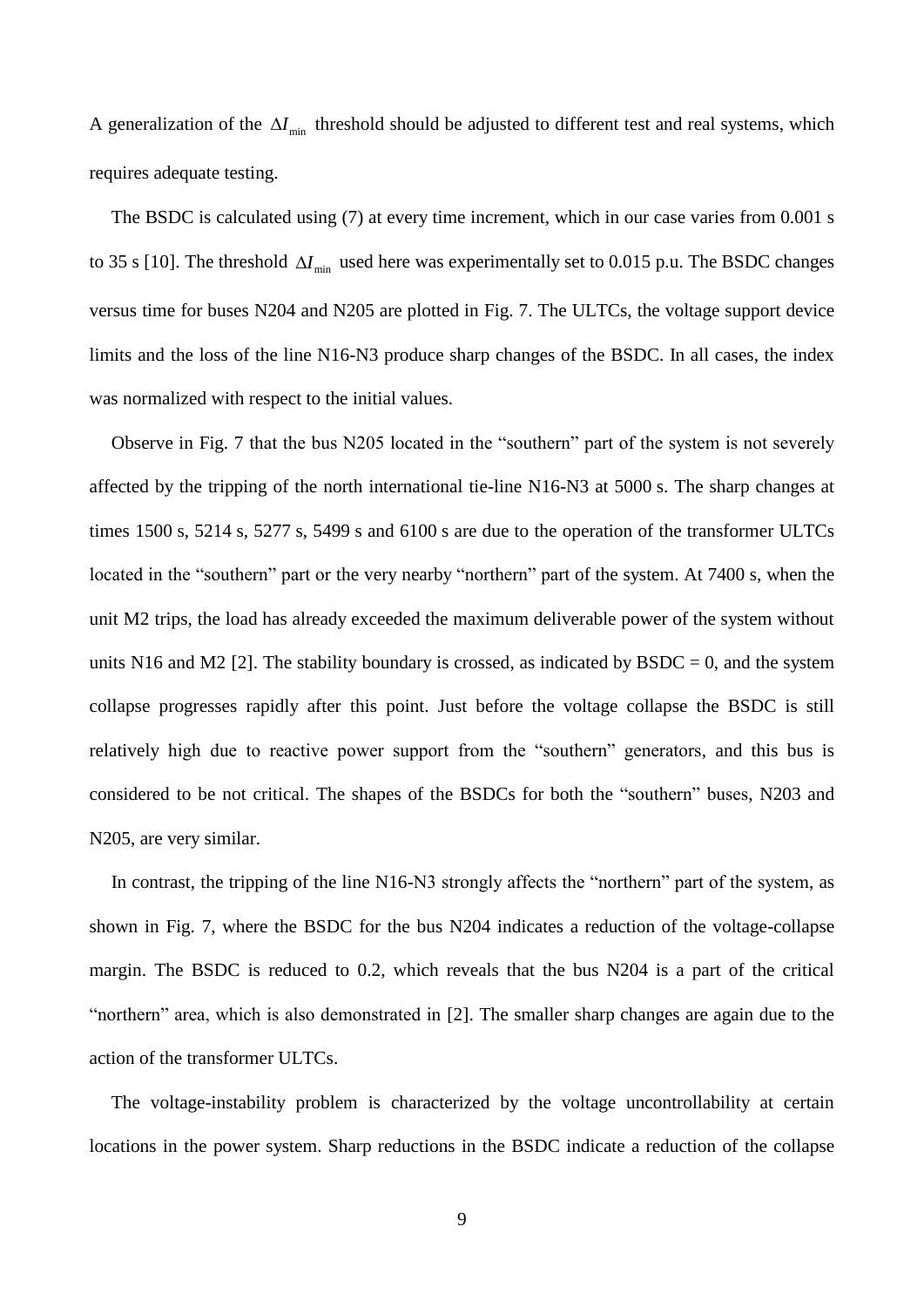margin. Hence, the corrective actions, such as blocking of the tap changers, triggering of the voltage increase signals at the selected nearest generators or at the compensating devices, and loadshedding activation at the affected buses, can be directly associated with the sharp index changes. When corrective actions should be applied a BSDC threshold can be defined heuristically, based on the historical data, on the off-line stability, on contingency studies, and on an operator's experience. The results in [Fig. 7](#page-18-0) suggest that the BSDC threshold should be set to at least 0.65 or higher, depending on the desired tolerance level, in order to make the first additional corrective and/or coordinated actions in critical areas. If the BSDC reaches 0.2 or less, it is the last moment to shed the selected consumers at the affected bus in order to possibly avoid a system collapse.

#### **6. Discussion**

The condition (3) which defines the maximum deliverable power can be found in various forms in textbooks on basic circuit theory. Most indices based on that condition can only be implemented at the control centre with communication links to the substations. The advantage of the method presented in [\[5\]](#page-11-4) and the proposed method is that they involve only local measurements; therefore they are tailored for a relay application. The new approach in this paper makes it further possible to simplify determination of the proximity to voltage collapse, which is calculated only from two consecutive phasor measurements and quite distinctly from the adaptive curve-fitting techniques used in [\[5\].](#page-11-4)

The operating point where the load and network PV curves are tangent to each other coincides with the maximum deliverable power (3) only when the load is assumed to be of constant power. In voltage stability analysis, we focus on aggregated loads as seen by a bulk power delivery transformer, e.g. the load connected to bus k in [Fig. 1.](#page-15-0) The long term constant power assumptions used in many fast voltage stability analyses are justified for many systems where ULTCs restore the aggregate load. For behaviour of the steady-state voltage-sensitive load, the loadability limit may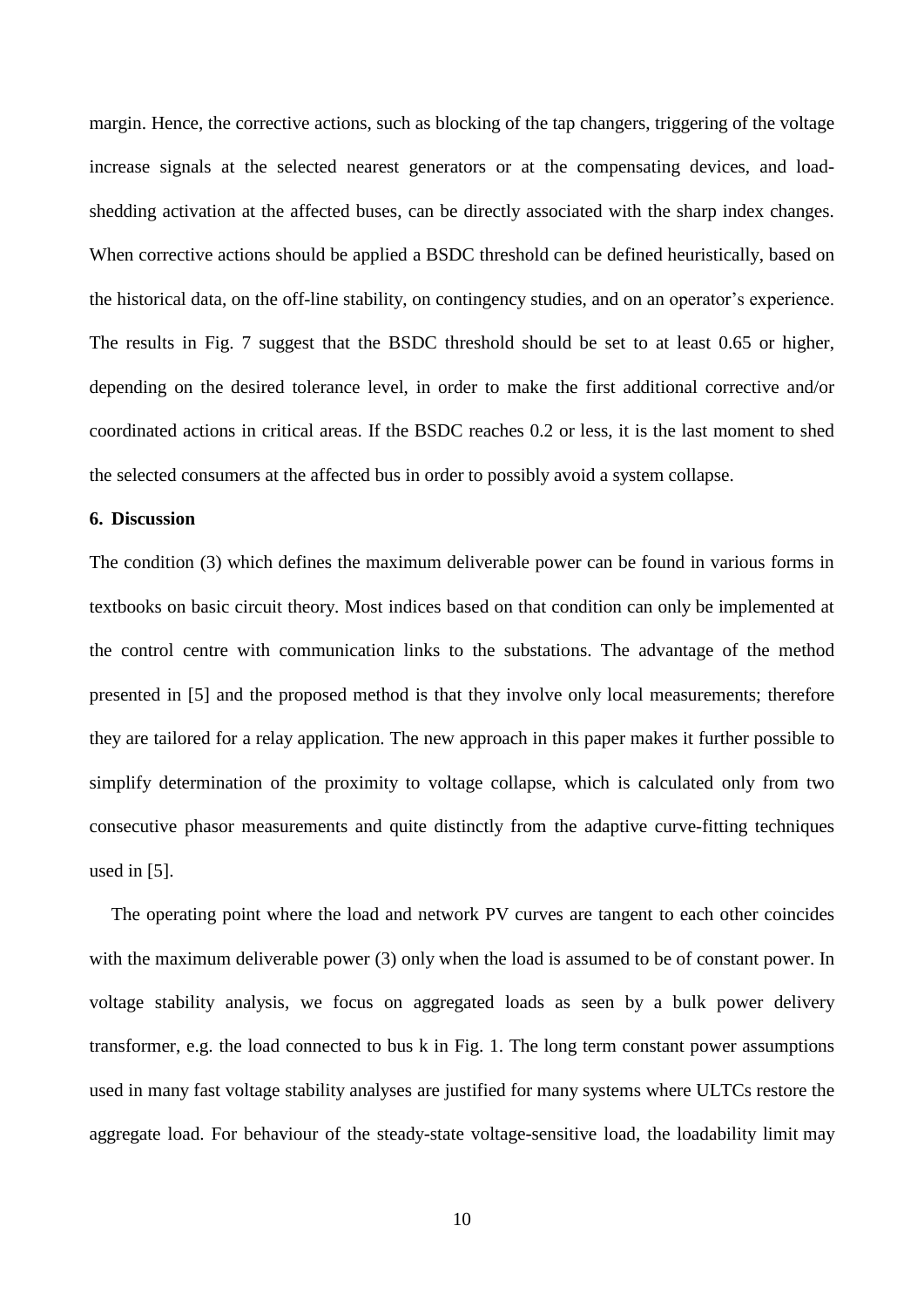not correspond to the nose point stability limit. For such cases, our proposed prediction is pessimistic.

Extensive field measurements reported in [\[12\]](#page-12-0) have shown that aggregate loads become more sensitive to voltage variations in a transient period than in the steady-state. Therefore, in real power systems, the maximum deliverable power (3) becomes the loadability and stability limit. Past this limit there is a loss of equilibrium and a voltage collapse will occur progressively [\[2\],](#page-11-1) [\[11\],](#page-12-1) as shown in the dynamic test example in this paper.

Certain mechanisms of loss of equilibrium and stability in nonlinear dynamical systems are inherently connected to bifurcations. Local bifurcations, which have received most of the attention, are saddle-node, limit-induced and Hopf bifurcations, given their association with voltage and oscillatory stability problems [\[2\],](#page-11-1) [\[11\].](#page-12-1) Hence, the prediction of these bifurcations, especially saddle-node through the use of a variety of indices has drawn significant attention [\[2\],](#page-11-1) [\[13\]](#page-12-2)[-\[14\].](#page-12-3)

Indices based on first order information, such as the proposed BSDC, may be inadequate to predict possible instability problems in practical systems, which are strongly connected to the limitinduced and Hopf bifurcations. These bifurcations usually occur in the highly stressed systems due to large discontinuities in the presence of systems control limits (e.g. generator limits) or major line tripping. This problem can be reduced by considering a "second order" index, where the index is divided by its gradient with respect to the parameter under study. That exploits additional information embedded in these indices, as suggested in [\[2\],](#page-11-1) [\[13\]](#page-12-2)[-\[14\].](#page-12-3)

## **7. Conclusion**

An improved algorithm for protecting against voltage instability is presented in this paper. The algorithm only requires information about the voltage and current phasors in order to evaluate the system's voltage stability at a bus in the form of a voltage-collapse prediction index. It represents a line of defence at the local level, as well as support of the system-wide protection against voltage collapse. The improved criterion has been tested on the static IEEE 30-bus test system and on the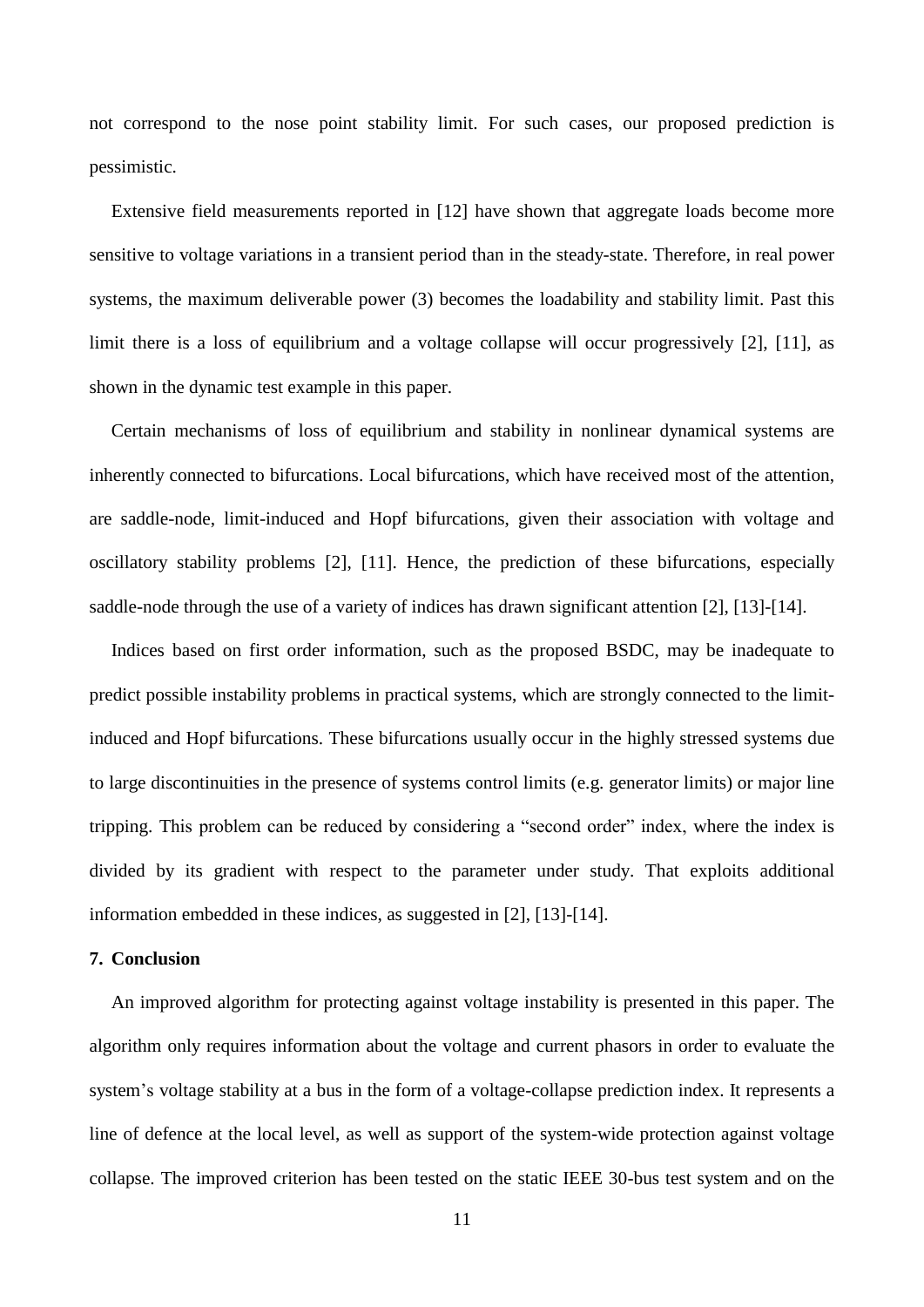dynamic Belgian-French 32-bus test system, which undergoes an extensive system disturbance, to show the practical applicability of the proposed algorithm.

# **References**

- <span id="page-11-0"></span>[1] IEEE/CIGRE, Joint Task Force on Stability Terms and Definitions, Kundur, P. (Convener), Definition and classification of power system stability, IEEE Trans. Power Syst. 19 (3) (2004) 1387–1401.
- <span id="page-11-1"></span>[2] IEEE/PES, Power System Stability Subcommittee, Cañizares, C.A. (Editor/Coordinator), Voltage stability assessment: concepts, practices and tools (2002) ISBN 0780378695.
- <span id="page-11-2"></span>[3] A.G. Phadke, Synchronized phasor measurements in power systems, IEEE Comput. Appl. Power 6 (3) (1993) 10–15.
- <span id="page-11-3"></span>[4] F. Gubina, B. Strmčnik, A simple approach to voltage stability assessment in radial networks, IEEE Trans. Power Syst. 12 (3) (1997) 1121–1128.
- <span id="page-11-4"></span>[5] K. Vu, M.M. Begović, D. Novosel, M.M. Saha, Use of local measurements to estimate voltage-stability margin, IEEE Trans. Power Syst. 14 (3) (1999) 1029–1035.
- <span id="page-11-5"></span>[6] G. Verbič, F. Gubina, A new concept of voltage-collapse protection based on local phasors, IEEE Trans. Power Deliv. 19 (2) (2004) 576–581.
- <span id="page-11-6"></span>[7] G. Verbič, M. Pantoš, F. Gubina, On voltage collapse and apparent-power losses, Electric Power Systems Research, 76 (9–10) (2006) 760–767.
- <span id="page-11-7"></span>[8] F. Milano, Power System Analysis Toolbox (PSAT), 2005, Available: http://www.power.uwaterloo.ca/~fmilano/.
- <span id="page-11-8"></span>[9] CIGRE, CIGRE Task Force 38-02-11, Hecke, J.V. (Convener), Indices predicting voltage collapse including dynamic phenomena (1994).
- <span id="page-11-9"></span>[10] CIGRE, CIGRE Task Force 38-02-08, Stubbe, M. (Convener), Long term dynamics phase II (1995).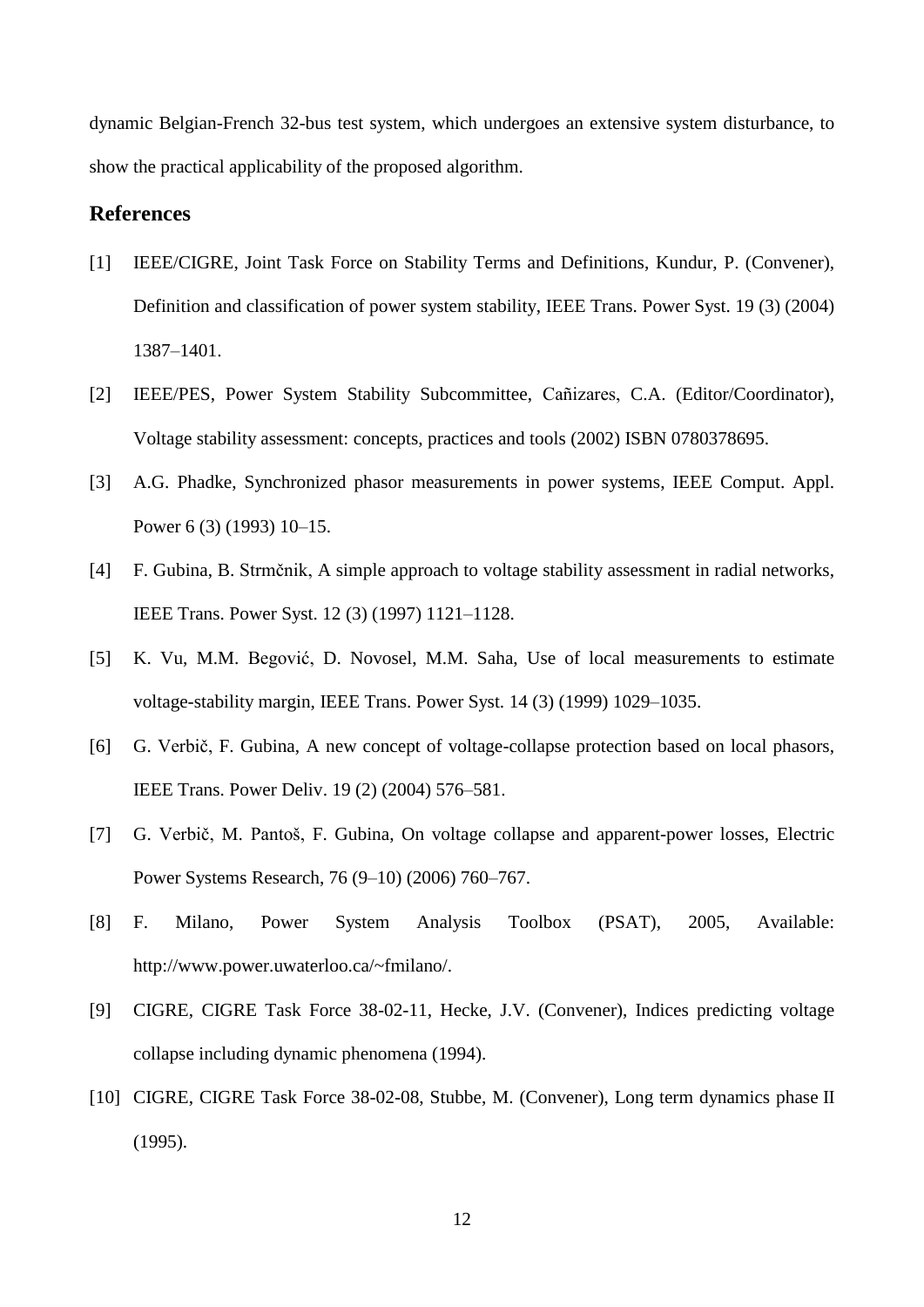- <span id="page-12-1"></span>[11] T. Van Cutsem, C. Vournas, Voltage Stability of Electric Power Systems. Boston: Kluwer Academic Publishers, 1998.
- <span id="page-12-0"></span>[12] D. Karlsson, D.J. Hill, Modeling and identification of nonlinear dynamic loads in power systems, IEEE Trans. Power Syst. 9 (1) (1994) 157–163.
- <span id="page-12-2"></span>[13] C. A. Cañizares, N. Mithulananthan, A. Berizzi, J. Reeve, On the linear profile of indices for the prediction of saddle-node and limit-induced bifurcation points in power systems, IEEE Trans. on Circuits and Syst.-I, 50 (12) (2003) 1588–1595.
- <span id="page-12-3"></span>[14] C. A. Cañizares, N. Mithulananthan, F. Milano, J. Reeve, Linear performance indices to predict oscillatory stability problems in power systems, IEEE Trans. Power Syst., 19 (2) (2004) 1104–1114.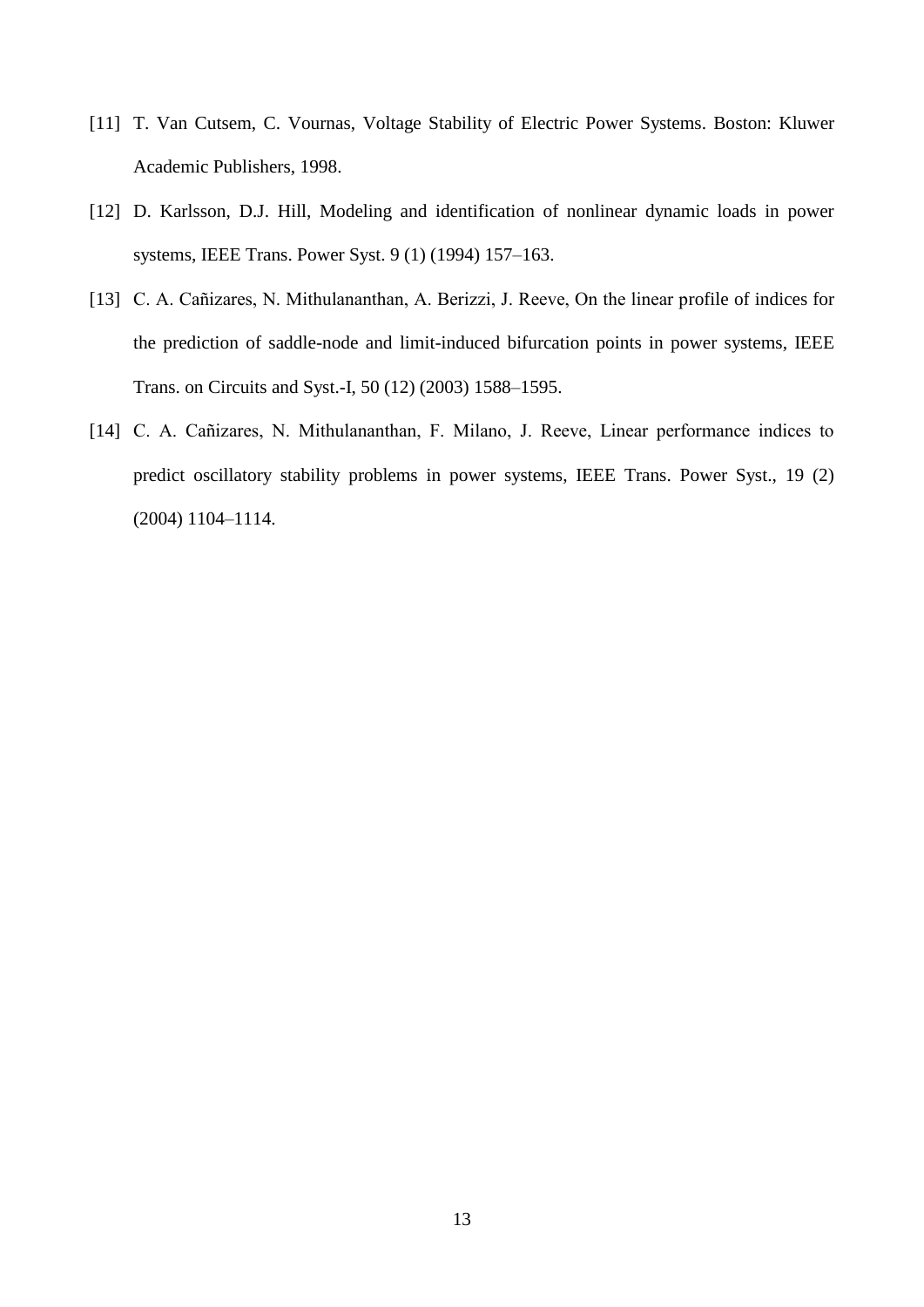# **Acknowledgements**

The authors gratefully acknowledge the financial support of the Ministry of Higher Education, Science and Technology of the Republic of Slovenia.

#### **Vitae**

Ivan Šmon was born on March 1976 in Jesenice, Slovenia. He received his Diploma Engineer degree and the Ph. D. degree from the University of Ljubljana in 2001 and 2006, respectively. In 2001 he joined "Elektro Gorenjska" Distribution Company in Kranj for one year. Between 2003 and 2006 he was employed at the University of Ljubljana, Faculty of Electrical Engineering as a Research Assistant. His main research field includes power-system operation and control in new deregulated environment. Currently he is with the Ministry of the Economy, Directorate for Energy.

Miloš Pantoš was born in 1977 in Slovenia. He received the Diploma Engineer degree and the Ph.D. degree from the University of Ljubljana in 2001 and 2005, respectively. He is employed as an assistant professor at the University of Ljubljana, Faculty of Electrical Engineering. He is a head of Laboratory of Power Systems and High Voltage and Laboratory of Power Systems Protection and Remote Control. His main research field includes power-system operation, protection and control, power market and ancillary services.

Ferdinand Gubina was born in 1939 in Slovenia. He received Diploma Engineer, M.Sc., and Dr.Sc. degrees from the University of Ljubljana, Slovenia, in 1963, 1969, and 1972, respectively. From 1963 he was with "Milan Vidmar" Electroinstitute, Ljubljana, where he headed the Power System Operation and Control Department. In 1970 he joined the Ohio State University, Columbus, Ohio, for a year, as a teaching and research associate. Since 1988 he has been a full professor at the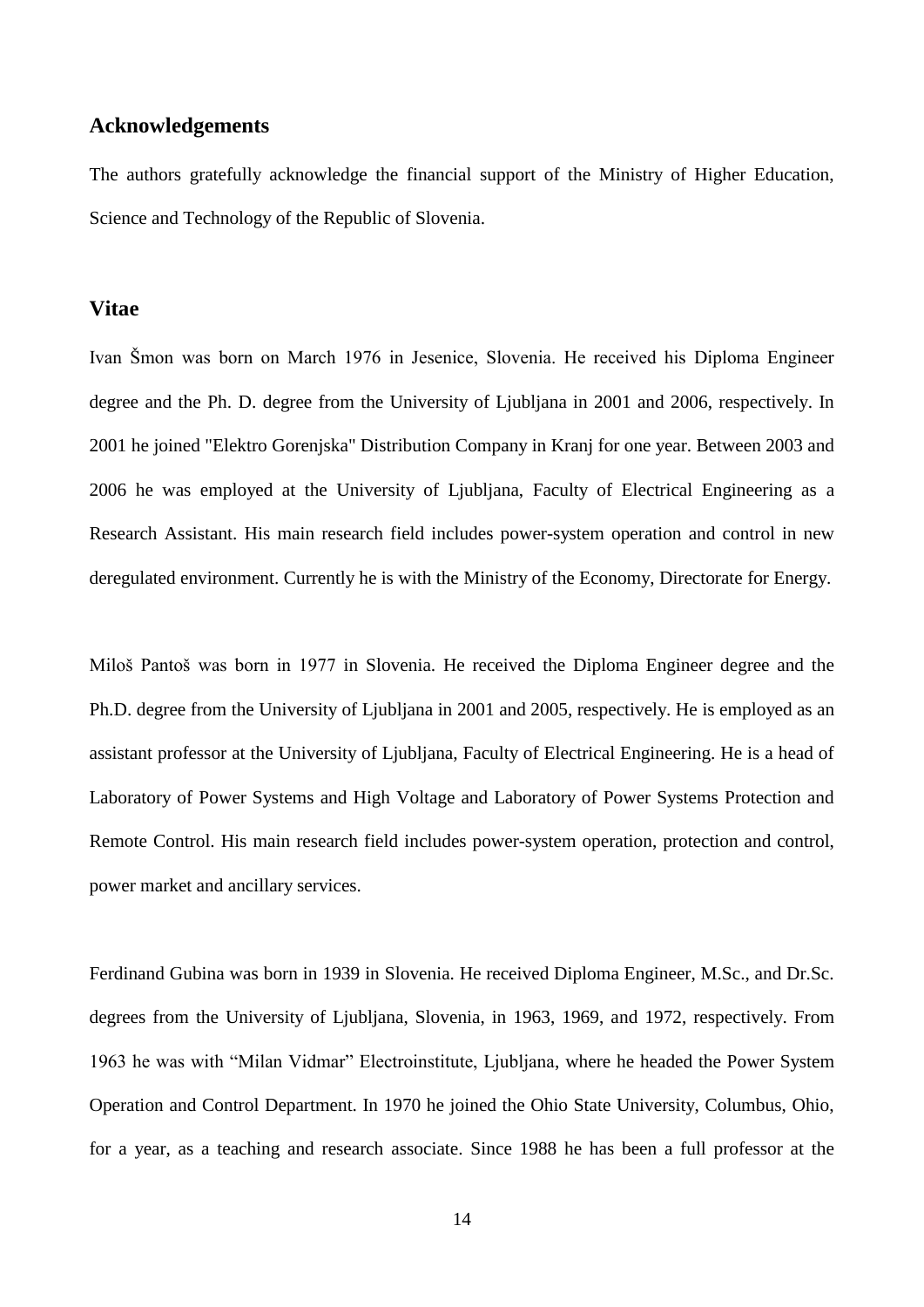University of Ljubljana. His main interests lie in the area of electric power system operation and control.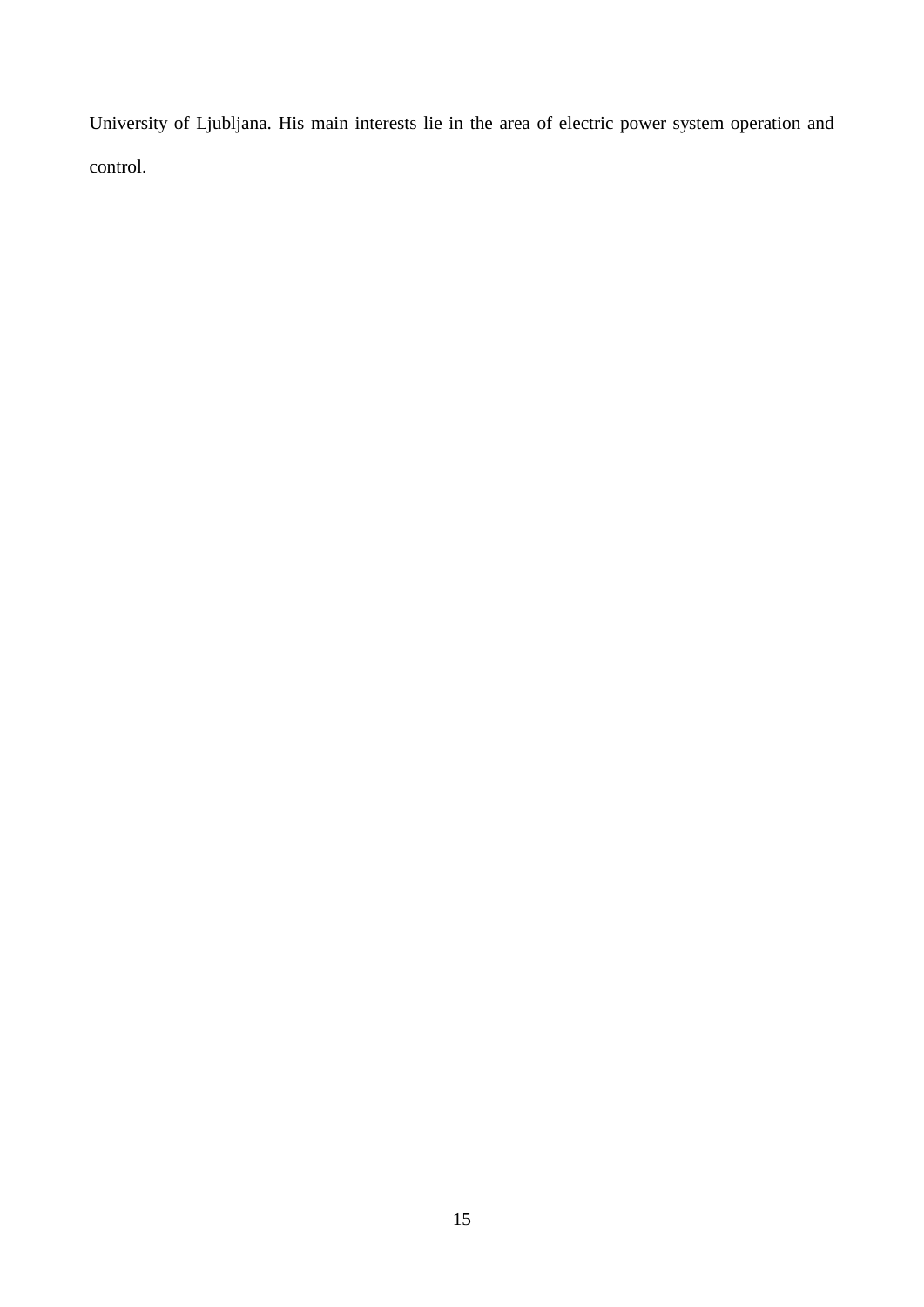# **Figures**





<span id="page-15-0"></span>

<span id="page-15-1"></span>Fig. 2 The flowchart of the proposed algorithm.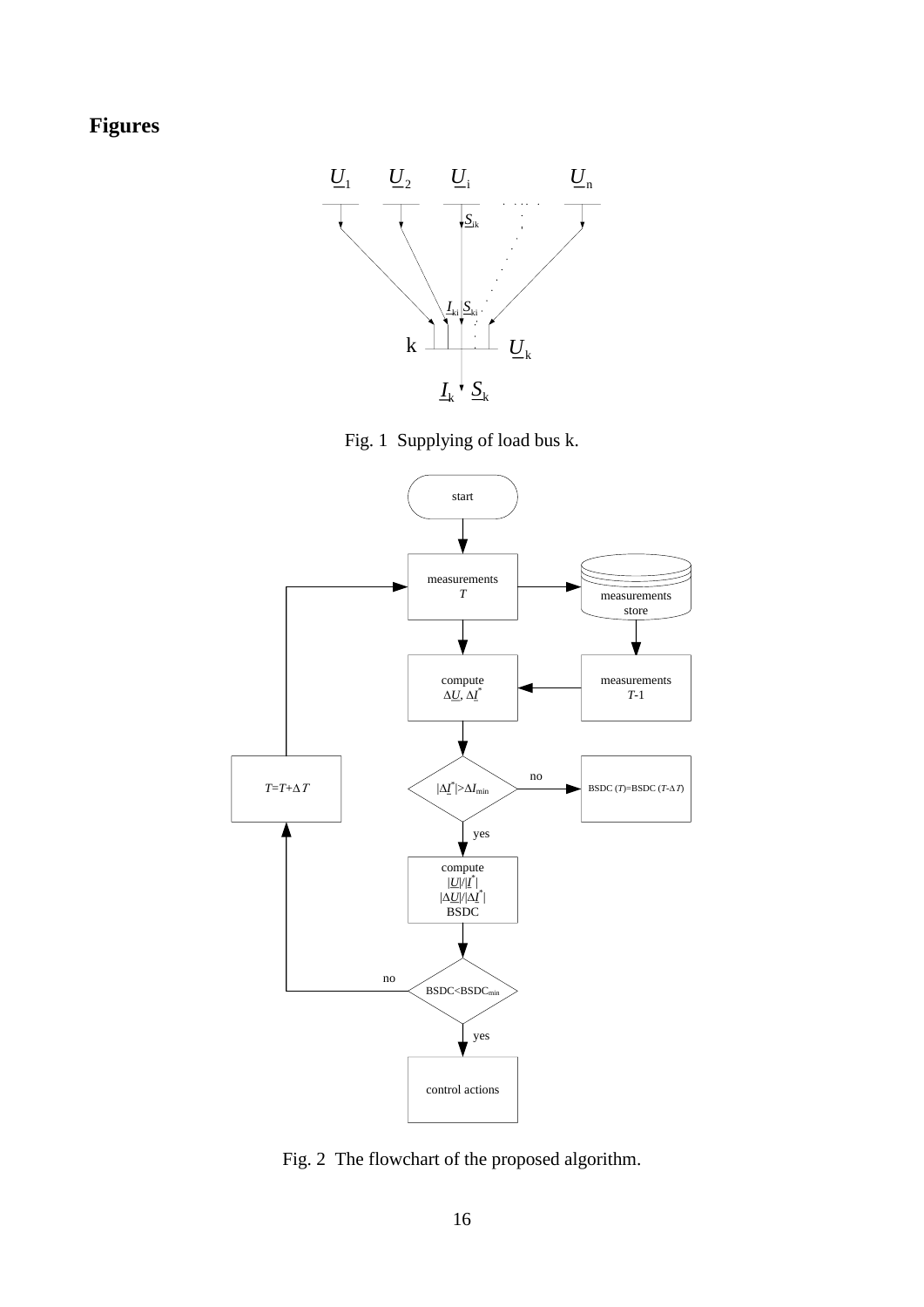

Fig. 3 IEEE 30-bus test system, SDC for line 17-10.

<span id="page-16-0"></span>

<span id="page-16-1"></span>Fig. 4 IEEE 30-bus test system, BSDC for buses 10 and 17.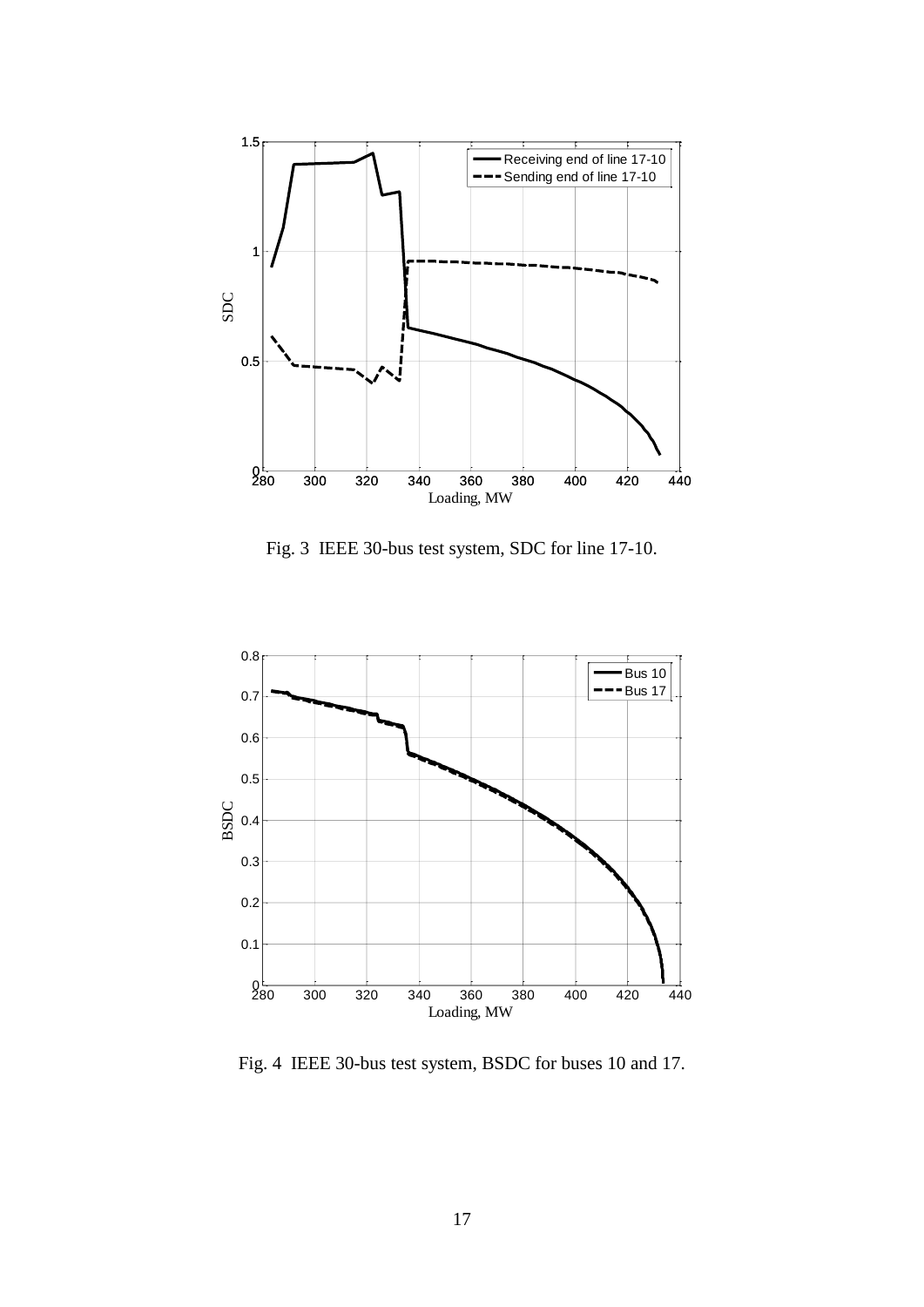

Fig. 5 Belgian-French 32-bus test system.

<span id="page-17-0"></span>

<span id="page-17-1"></span>Fig. 6 Belgian-French 32-bus test system, voltage at bus N204.